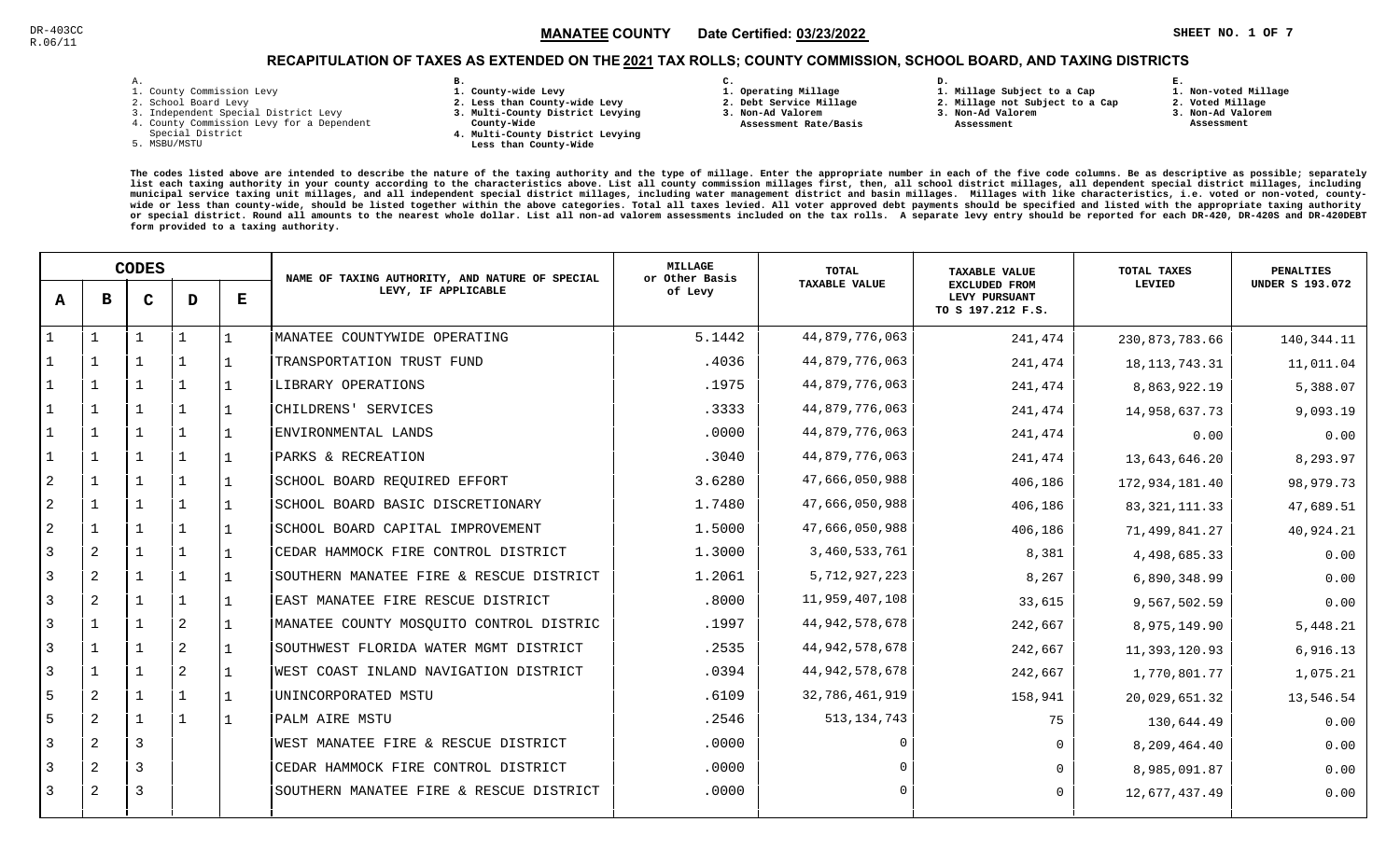### $\mathbb{S}^{\text{C}}$  and the state  $\mathbb{S}$  and  $\mathbb{M}$  and  $\mathbb{M}$  and  $\mathbb{S}$  and  $\mathbb{S}$  and  $\mathbb{S}$  and  $\mathbb{S}$  and  $\mathbb{S}$  and  $\mathbb{S}$  and  $\mathbb{S}$  and  $\mathbb{S}$  and  $\mathbb{S}$  and  $\mathbb{S}$  and  $\mathbb{S}$  and  $\mathbb{S}$  a MANATEE CO

**1. Non-voted Millage**

## RECAPITULATION OF TAXES AS EXTENDED ON THE <u>2021</u> TAX ROLLS; COUNTY COMMISSION, SCHOOL BOARD, AND TAXING DISTRICTS

| ۰ |  |  |
|---|--|--|

- 1. County Commission Levy
- 2. School Board Levy
- 3. Independent Special District Levy
- 4. County Commission Levy for a Dependent
- Special District
- 5. MSBU/MSTU
- **B. 1. County-wide Levy**
- **2. Less than County-wide Levy**
- **3. Multi-County District Levying**
- **County-Wide** 
	- **4. Multi-County District Levying Less than County-Wide**
- **C.**
- **1. Operating Millage**
- **2. Debt Service Millage 3. Non-Ad Valorem**
- **Assessment Rate/Basis**
- **1. Millage Subject to a Cap2. Millage not Subject to a Cap**

**D.** 

- **3. Non-Ad Valorem**
	- **Assessment**
- **2. Voted Millage**

**E.**

- **3. Non-Ad Valorem**
- **Assessment**

|              | <b>CODES</b> |   |   | NAME OF TAXING AUTHORITY, AND NATURE OF SPECIAL | MILLAGE<br>or Other Basis             | <b>TOTAL</b> | <b>TAXABLE VALUE</b> | TOTAL TAXES                                                | PENALTIES      |                        |
|--------------|--------------|---|---|-------------------------------------------------|---------------------------------------|--------------|----------------------|------------------------------------------------------------|----------------|------------------------|
| $\mathbf{A}$ | в            | C | D | Е                                               | LEVY, IF APPLICABLE                   | of Levy      | <b>TAXABLE VALUE</b> | <b>EXCLUDED FROM</b><br>LEVY PURSUANT<br>TO S 197.212 F.S. | LEVIED         | <b>UNDER S 193.072</b> |
| 3            | $\mathbf{2}$ | 3 |   |                                                 | NORTH RIVER FIRE DISTRICT             | .0000        | $\cap$               | $\Omega$                                                   | 10,653,968.34  | 0.00                   |
| 3            | 2            | 3 |   |                                                 | TRAILER ESTATES FIRE CONTROL DISTRICT | .0000        | $\overline{0}$       | <sup>n</sup>                                               | 100,285.66     | 0.00                   |
| 3            | 2            | 3 |   |                                                 | EAST MANATEE FIRE RESCUE DISTRICT     | .0000        | $\Omega$             | $\Omega$                                                   | 9,847,522.80   | 0.00                   |
| 3            | 2            | 3 |   |                                                 | PARRISH FIRE DISTRICT                 | .0000        | $\Omega$             | $\Omega$                                                   | 2,991,096.85   | 0.00                   |
| 3            | 2            | 3 |   |                                                 | MYAKKA CITY FIRE CONTROL DISTRICT     | .0000        | $\Omega$             | <sup>n</sup>                                               | 1,479,143.82   | 0.00                   |
| 3            | $\mathbf{2}$ | 3 |   |                                                 | DUETTE FIRE AND RESCUE DISTRICT       | .0000        | $\Omega$             | <sup>n</sup>                                               | 308,883.50     | 0.00                   |
| 3            | 2            | 3 |   |                                                 | CITY OF BRADENTON                     | .0000        | $\Omega$             | <sup>n</sup>                                               | 90,449.19      | 0.00                   |
| 3            | 2            | 3 |   |                                                 | RIVER YACHT & RACQUET CLUB            | .0000        | $\cap$               | $\Omega$                                                   | 17,254.08      | 0.00                   |
|              | 2            | 3 |   |                                                 | LAKEWOOD RANCH I CDD                  | .0000        | $\cap$               | $\Omega$                                                   | 2,289,624.11   | 0.00                   |
| 3            | 2            | 3 |   |                                                 | LAKEWOOD RANCH I & S-I                | .0000        | $\cap$               | $\Omega$                                                   | 0.00           | 0.00                   |
| 3            | 2            | 3 |   |                                                 | LAKEWOOD RANCH II CDD                 | .0000        | $\Omega$             | $\Omega$                                                   | 3, 387, 204.85 | 0.00                   |
| 3            | 2            | 3 |   |                                                 | LAKEWOOD RANCH I & S-II               | .0000        | $\Omega$             | <sup>n</sup>                                               | 0.00           | 0.00                   |
| 3            | 2            | 3 |   |                                                 | LAKEWOOD RANCH IV CDD                 | .0000        | $\Omega$             | <sup>n</sup>                                               | 2,400,027.75   | 0.00                   |
|              | 2            | 3 |   |                                                 | LAKEWOOD RANCH V CDD                  | .0000        | $\cap$               | $\Omega$                                                   | 2,961,505.14   | 0.00                   |
| 3            | 2            | 3 |   |                                                 | LAKEWOOD RANCH V I&S                  | .0000        | $\Omega$             | $\Omega$                                                   | 362,850.63     | 0.00                   |
| 3            | 2            | 3 |   |                                                 | TARA CDD                              | .0000        | $\Omega$             | <sup>n</sup>                                               | 956,833.70     | 0.00                   |
| 3            | 2            | 3 |   |                                                 | WATERLEFE CDD                         | .0000        | $\Omega$             | $\Omega$                                                   | 1,862,153.46   | 0.00                   |
| 3            | 2            | 3 |   |                                                 | GREYHAWK LANDING CDD                  | .0000        | $\Omega$             | <sup>n</sup>                                               | 3,077,986.93   | 0.00                   |
|              | 2            | 3 |   |                                                 | UNIVERSITY PLACE CDD                  | .0000        | $\Omega$             |                                                            | 723,228.20     | 0.00                   |
| 3            | 2            | 3 |   |                                                 | UNIVERSITY PLACE I&S                  | .0000        | $\Omega$             | $\Omega$                                                   | 310,722.27     | 0.00                   |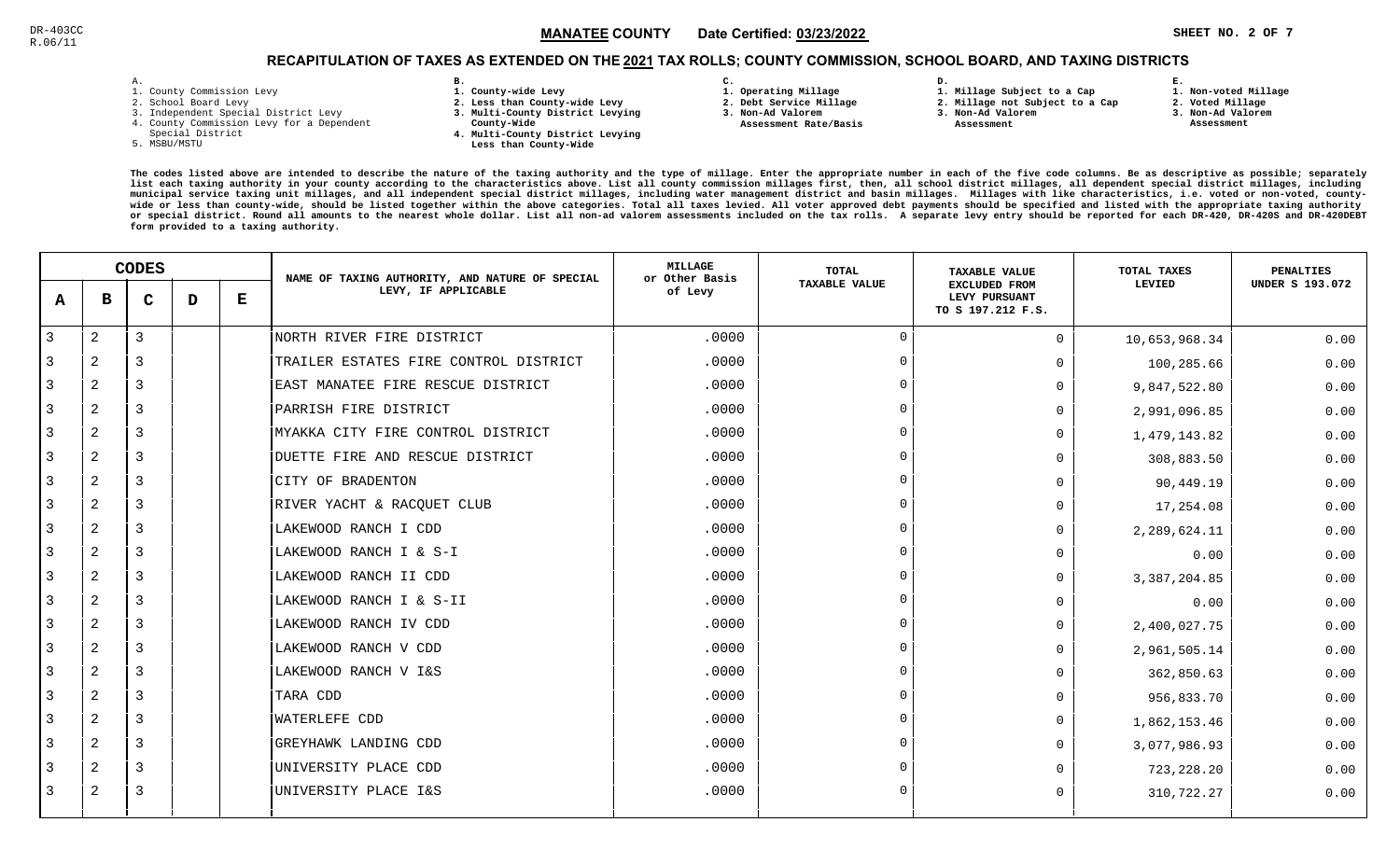### $\texttt{MANATEE}$  COUNTY Date Certified: <u>03/23/2022</u>  $\texttt{MANATEE}$  . The set of the set of the set of the set of the set of the set of the set of the set of the set of the set of the set of the set of the set of the set of the s MANATEE CO

**1. Non-voted Millage**

## RECAPITULATION OF TAXES AS EXTENDED ON THE <u>2021</u> TAX ROLLS; COUNTY COMMISSION, SCHOOL BOARD, AND TAXING DISTRICTS

| ۰ |  |  |
|---|--|--|

- 1. County Commission Levy
- 2. School Board Levy
- 3. Independent Special District Levy
- 4. County Commission Levy for a Dependent
- Special District
- 5. MSBU/MSTU
- **B. 1. County-wide Levy**
- **2. Less than County-wide Levy**
- **3. Multi-County District Levying**
- **County-Wide** 
	- **4. Multi-County District Levying Less than County-Wide**
- **C.**
- **1. Operating Millage**
- **2. Debt Service Millage 3. Non-Ad Valorem**
- **Assessment Rate/Basis**
- **2. Millage not Subject to a Cap3. Non-Ad Valorem**

**D.** 

 **Assessment** 

**1. Millage Subject to a Cap**

- 
- **2. Voted Millage3. Non-Ad Valorem**

**E.**

 **Assessment**

|                | <b>CODES</b>   |                |   | NAME OF TAXING AUTHORITY, AND NATURE OF SPECIAL | <b>MILLAGE</b><br>or Other Basis        | <b>TOTAL</b> | <b>TAXABLE VALUE</b> | <b>TOTAL TAXES</b>                                         | <b>PENALTIES</b> |                        |
|----------------|----------------|----------------|---|-------------------------------------------------|-----------------------------------------|--------------|----------------------|------------------------------------------------------------|------------------|------------------------|
| $\mathbf{A}$   | в              | C              | D | $\bf E$                                         | LEVY, IF APPLICABLE                     | of Levy      | <b>TAXABLE VALUE</b> | <b>EXCLUDED FROM</b><br>LEVY PURSUANT<br>TO S 197.212 F.S. | LEVIED           | <b>UNDER S 193.072</b> |
| $\overline{3}$ | 2              | $\mathbf{3}$   |   |                                                 | HERITAGE HARBOUR SOUTH CDD              | .0000        | $\mathbf 0$          | $\Omega$                                                   | 1,083,613.00     | 0.00                   |
| 3              | $\overline{2}$ | 3              |   |                                                 | HARBOURAGE AT BRADEN RIVER CDD          | .0000        | $\Omega$             | $\Omega$                                                   | 675, 321.72      | 0.00                   |
| $\overline{3}$ | 2              | 3              |   |                                                 | LAKEWOOD RANCH VI CDD                   | .0000        | $\Omega$             | $\overline{0}$                                             | 1,129,969.11     | 0.00                   |
| 3              | 2              | 3              |   |                                                 | LAKEWOOD RANCH VI I&S                   | .0000        | $\cap$               | $\Omega$                                                   | 797,755.87       | 0.00                   |
| $\overline{3}$ | 2              | $\overline{3}$ |   |                                                 | HERITAGE HARBOUR MARKETPLACE CDD        | .0000        | $\Omega$             | $\Omega$                                                   | 391,704.89       | 0.00                   |
| $\overline{3}$ | 2              | $\overline{3}$ |   |                                                 | LEXINGTON I&S                           | .0000        | $\Omega$             | $\Omega$                                                   | 180,334.96       | 0.00                   |
| $\overline{3}$ | 2              | $\overline{3}$ |   |                                                 | LEXINGTON CDD                           | .0000        | $\Omega$             | $\Omega$                                                   | 44,139.03        | 0.00                   |
| 3              | 2              | $\overline{3}$ |   |                                                 | LAKEWOOD RANCH IV I&S                   | .0000        | $\cap$               | $\Omega$                                                   | 160, 323.74      | 0.00                   |
| -3             | $\overline{2}$ | 3              |   |                                                 | FOREST CREEK CDD                        | .0000        | $\Omega$             | $\Omega$                                                   | 1,248,244.42     | 0.00                   |
| 3              | 2              | 3              |   |                                                 | FOREST CREEK I & S                      | .0000        | $\cap$               | $\Omega$                                                   | 0.00             | 0.00                   |
| 3              | 2              | $\overline{3}$ |   |                                                 | <b>WATERS EDGE CDD</b>                  | .0000        | $\Omega$             | $\Omega$                                                   | 939,900.19       | 0.00                   |
| $\overline{3}$ | 2              | $\overline{3}$ |   |                                                 | WATERS EDGE I&S                         | .0000        | $\Omega$             | $\Omega$                                                   | 0.00             | 0.00                   |
| $\overline{3}$ | 2              | $\overline{3}$ |   |                                                 | PALMA SOLA TRACE CDD                    | .0000        | $\Omega$             | $\Omega$                                                   | 461,938.35       | 0.00                   |
| 3              | 2              | $\overline{3}$ |   |                                                 | LAKEWOOD RANCH STEWARDSHIP DISTRICT     | .0000        | $\Omega$             | $\Omega$                                                   | 6,197,896.72     | 0.00                   |
| $\overline{3}$ | 2              | $\overline{3}$ |   |                                                 | LAKEWOOD RANCH STEWARDSHIP DISTRICT I&S | .0000        | $\Omega$             | $\Omega$                                                   | 17,361,496.92    | 0.00                   |
| -3             | 2              | 3              |   |                                                 | HERITAGE HARBOUR NORTH CDD              | .0000        | $\Omega$             | $\Omega$                                                   | 2, 138, 293.97   | 0.00                   |
| 3              | 2              | 3              |   |                                                 | COPPERSTONE CDD                         | .0000        | $\Omega$             | $\Omega$                                                   | 896,040.86       | 0.00                   |
| 3              | 2              | $\overline{3}$ |   |                                                 | DW BAYVIEW CDD                          | .0000        | $\Omega$             | $\Omega$                                                   | 0.00             | 0.00                   |
| $\overline{3}$ | 2              | $\overline{3}$ |   |                                                 | CROSS CREEK CDD                         | .0000        | $\Omega$             | $\Omega$                                                   | 368,052.28       | 0.00                   |
| 3              | 2              | $\overline{3}$ |   |                                                 | CROSS CREEK I&S                         | .0000        | $\Omega$             | $\Omega$                                                   | 49,582.70        | 0.00                   |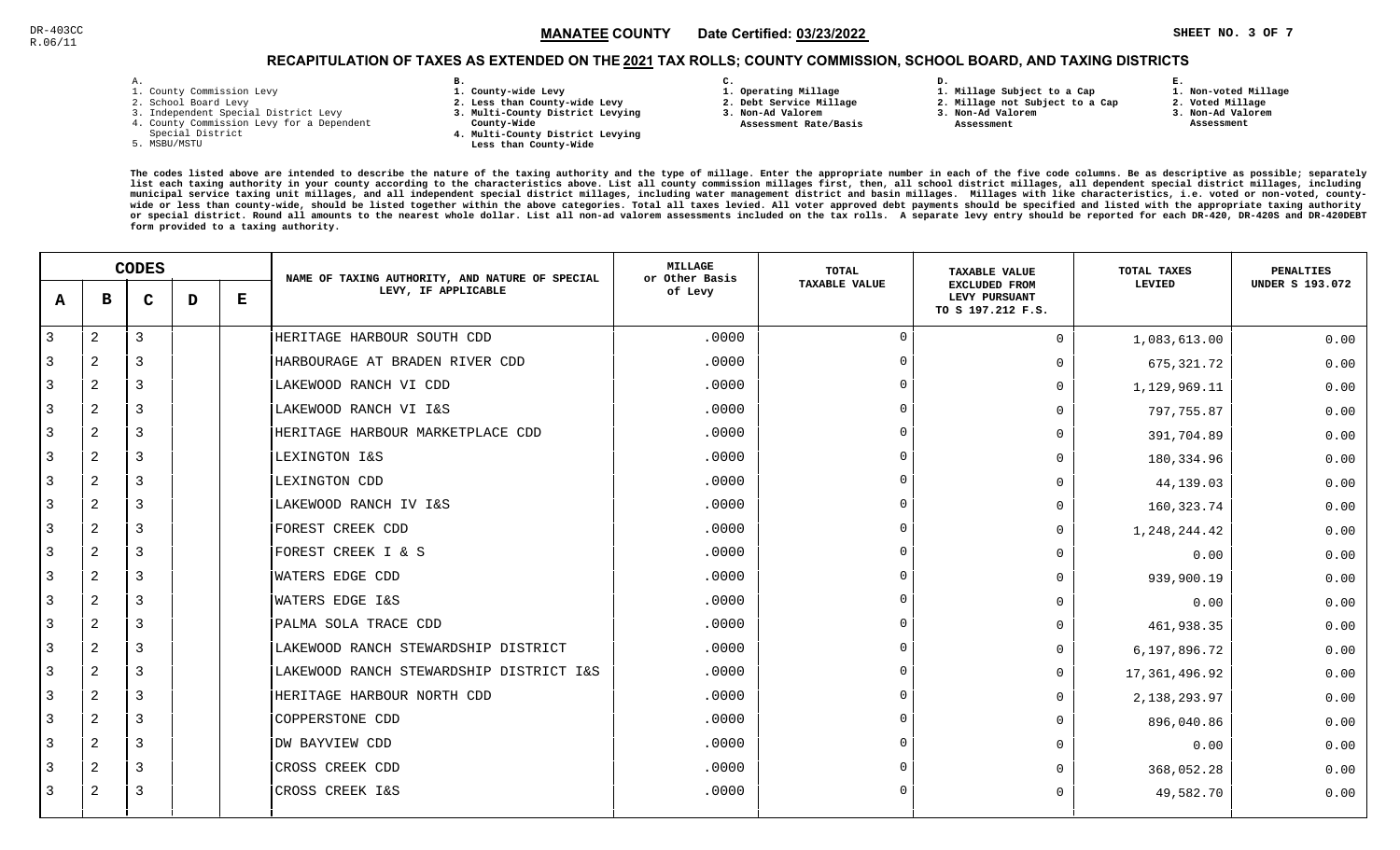### $\blacksquare$   $\blacksquare$   $\blacksquare$   $\blacksquare$   $\blacksquare$   $\blacksquare$   $\blacksquare$   $\blacksquare$   $\blacksquare$   $\blacksquare$   $\blacksquare$   $\blacksquare$   $\blacksquare$   $\blacksquare$   $\blacksquare$   $\blacksquare$   $\blacksquare$   $\blacksquare$   $\blacksquare$   $\blacksquare$   $\blacksquare$   $\blacksquare$   $\blacksquare$   $\blacksquare$   $\blacksquare$   $\blacksquare$   $\blacksquare$   $\blacksquare$   $\blacksquare$   $\blacksquare$   $\blacksquare$   $\blacks$ MANATEE CO

## RECAPITULATION OF TAXES AS EXTENDED ON THE <u>2021</u> TAX ROLLS; COUNTY COMMISSION, SCHOOL BOARD, AND TAXING DISTRICTS

| ۰ |  |  |
|---|--|--|

- 1. County Commission Levy
- 2. School Board Levy
- 3. Independent Special District Levy
- 4. County Commission Levy for a Dependent
- Special District
- 5. MSBU/MSTU
- **B. 1. County-wide Levy**
- **2. Less than County-wide Levy**
- **3. Multi-County District Levying**
- **County-Wide** 
	- **4. Multi-County District Levying Less than County-Wide**
- **C.**
- **1. Operating Millage**

 **Assessment Rate/Basis**

- **2. Debt Service Millage**
- **3. Non-Ad Valorem**
	- **Assessment**

**D.** 

- **2. Millage not Subject to a Cap3. Non-Ad Valorem**
- **1. Millage Subject to a Cap**
- **3. Non-Ad Valorem**

**E.**

- **2. Voted Millage**
	- **Assessment**

**1. Non-voted Millage**

|              | <b>CODES</b>   |                |   | NAME OF TAXING AUTHORITY, AND NATURE OF SPECIAL | <b>MILLAGE</b><br>or Other Basis | TOTAL   | <b>TAXABLE VALUE</b> | TOTAL TAXES                                                | PENALTIES    |                        |
|--------------|----------------|----------------|---|-------------------------------------------------|----------------------------------|---------|----------------------|------------------------------------------------------------|--------------|------------------------|
| A            | в              | $\mathbf C$    | D | Е                                               | LEVY, IF APPLICABLE              | of Levy | <b>TAXABLE VALUE</b> | <b>EXCLUDED FROM</b><br>LEVY PURSUANT<br>TO S 197.212 F.S. | LEVIED       | <b>UNDER S 193.072</b> |
| $\mathbf{3}$ | 2              | $\overline{3}$ |   |                                                 | EAGLE POINTE CDD                 | .0000   | $\Omega$             | $\Omega$                                                   | 0.00         | 0.00                   |
| 3            | $\overline{a}$ | 3              |   |                                                 | SANCTUARY COVE CDD               | .0000   | $\overline{0}$       | 0                                                          | 0.00         | 0.00                   |
| 3            | 2              | 3              |   |                                                 | VILLAGES OF AVIGNON CDD          | .0000   | $\Omega$             | <sup>n</sup>                                               | 0.00         | 0.00                   |
| 3            | 2              | $\overline{3}$ |   |                                                 | VILLAGES OF AVIGNON I&S          | .0000   | $\overline{0}$       | 0                                                          | 0.00         | 0.00                   |
| 3            | 2              | $\overline{3}$ |   |                                                 | LEGENDS BAY CDD                  | .0000   | $\Omega$             | 0                                                          | 674,801.42   | 0.00                   |
| 3            | 2              | $\overline{3}$ |   |                                                 | HARRISON RANCH CDD               | .0000   | $\overline{0}$       | $\Omega$                                                   | 1,916,862.25 | 0.00                   |
| 3            | $\mathbf{2}$   | 3              |   |                                                 | SILVERLEAF CDD                   | .0000   | $\Omega$             | 0                                                          | 179,601.90   | 0.00                   |
| 3            | 2              | 3              |   |                                                 | SILVERLEAF I&S                   | .0000   | $\Omega$             | O.                                                         | 467,809.89   | 0.00                   |
| 3            | 2              | 3              |   |                                                 | BUCKEYE PARK CDD                 | .0000   | $\Omega$             | 0                                                          | 39, 477.39   | 0.00                   |
| 3            | 2              | 3              |   |                                                 | BUCKEYE PARK I&S                 | .0000   | $\Omega$             | 0                                                          | 198,476.03   | 0.00                   |
| 3            | 2              | $\overline{3}$ |   |                                                 | ARTISAN LAKES CDD                | .0000   | $\Omega$             | 0                                                          | 908,498.89   | 0.00                   |
| 3            | 2              | $\overline{3}$ |   |                                                 | VILLAGES OF GLEN CREEK CDD       | .0000   | $\overline{0}$       | 0                                                          | 218,368.03   | 0.00                   |
| 3            | 2              | 3              |   |                                                 | LEXINGTON 7 I&S                  | .0000   | $\Omega$             | 0                                                          | 0.00         | 0.00                   |
| 3            | 2              | 3              |   |                                                 | LEXINGTON 7 CDD                  | .0000   | $\Omega$             | 0                                                          | 0.00         | 0.00                   |
| 3            | 2              | 3              |   |                                                 | PALMS OF TERRA CEIA BAY CDD      | .0000   | $\Omega$             | 0                                                          | 379,008.99   | 0.00                   |
| 3            | 2              | 3              |   |                                                 | TREVESTA CDD                     | .0000   | $\Omega$             | $\Omega$                                                   | 1,143,125.39 | 0.00                   |
| 3            | 2              | 3              |   |                                                 | WILDCAT PRESERVE CDD             | .0000   | $\Omega$             | 0                                                          | 0.00         | 0.00                   |
| 3            | $\overline{a}$ | 3              |   |                                                 | BUCKHEAD TRAILS CDD              | .0000   | $\Omega$             | $\Omega$                                                   | 0.00         | 0.00                   |
| 3            | 2              | $\overline{3}$ |   |                                                 | WILLOW WALK CDD                  | .0000   | $\overline{0}$       | 0                                                          | 1,380,384.84 | 0.00                   |
| 3            | 2              | 3              |   |                                                 | AQUA ONE CDD                     | .0000   | $\overline{0}$       | 0                                                          | 514,781.25   | 0.00                   |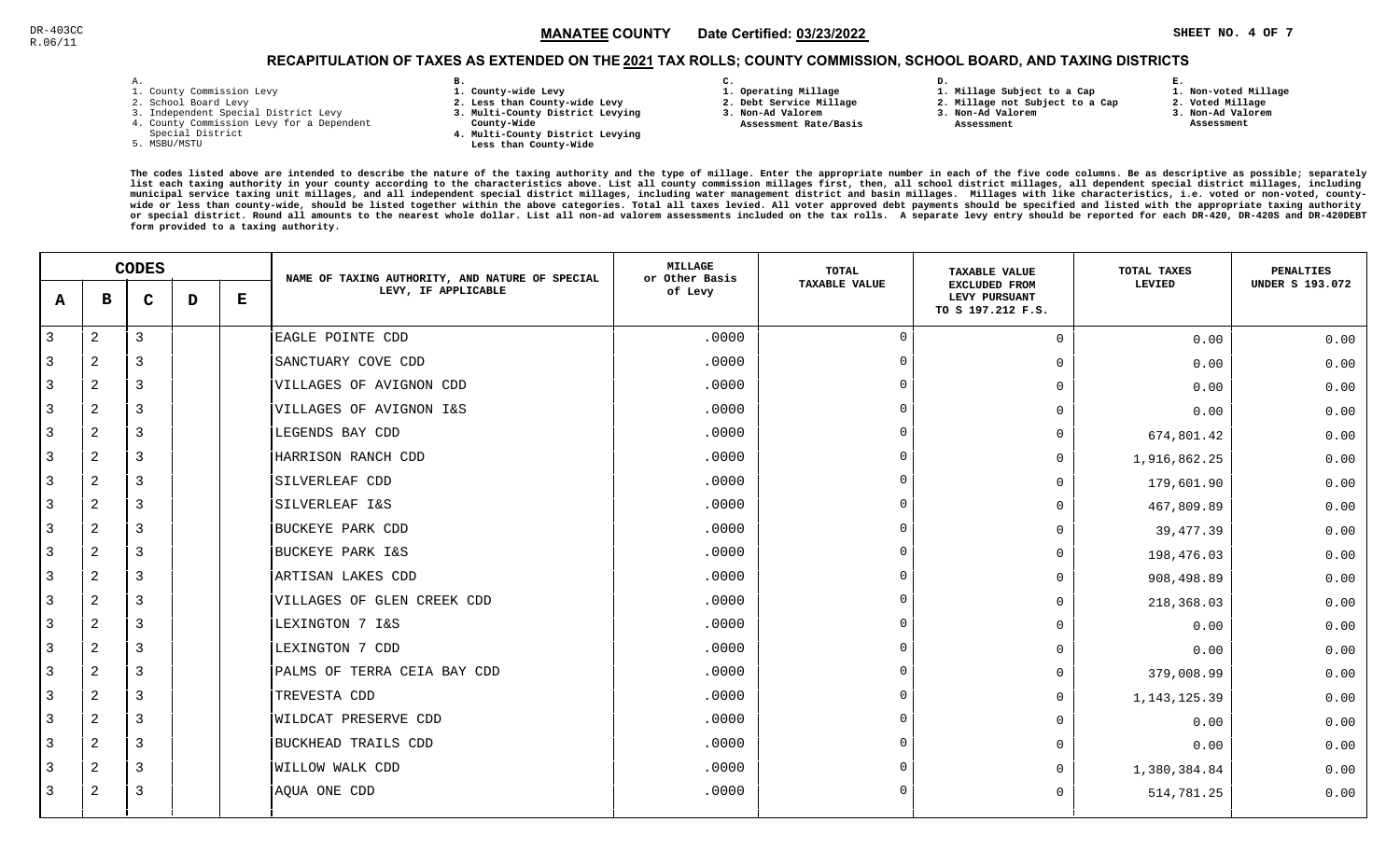### $\texttt{MANATEE}$  COUNTY Date Certified: <u>03/23/2022</u>  $\texttt{MANATEE}$  . The set of the set of the set of the set of the set of the set of the set of the set of the set of the set of the set of the set of the set of the set of the s MANATEE CO

**1. Non-voted Millage**

## RECAPITULATION OF TAXES AS EXTENDED ON THE <u>2021</u> TAX ROLLS; COUNTY COMMISSION, SCHOOL BOARD, AND TAXING DISTRICTS

| – | ٠ |  |  |
|---|---|--|--|

- 1. County Commission Levy
- 2. School Board Levy
- 3. Independent Special District Levy
- 4. County Commission Levy for a Dependent
- Special District
- 5. MSBU/MSTU
- **B. 1. County-wide Levy**
- **2. Less than County-wide Levy**
- **3. Multi-County District Levying**
- **County-Wide** 
	- **4. Multi-County District Levying Less than County-Wide**
- **C.**
- **1. Operating Millage**
- **2. Debt Service Millage 3. Non-Ad Valorem**
- **Assessment Rate/Basis**
- **2. Millage not Subject to a Cap3. Non-Ad Valorem**

**D.** 

 **Assessment** 

**1. Millage Subject to a Cap**

- 
- **3. Non-Ad Valorem Assessment**

**E.**

**2. Voted Millage**

|                | <b>CODES</b>   |                |   | NAME OF TAXING AUTHORITY, AND NATURE OF SPECIAL | <b>MILLAGE</b><br>or Other Basis        | <b>TOTAL</b> | <b>TAXABLE VALUE</b> | TOTAL TAXES                                                | <b>PENALTIES</b> |                        |
|----------------|----------------|----------------|---|-------------------------------------------------|-----------------------------------------|--------------|----------------------|------------------------------------------------------------|------------------|------------------------|
| A              | в              | C              | D | Е                                               | LEVY, IF APPLICABLE                     | of Levy      | <b>TAXABLE VALUE</b> | <b>EXCLUDED FROM</b><br>LEVY PURSUANT<br>TO S 197.212 F.S. | LEVIED           | <b>UNDER S 193.072</b> |
| $\overline{3}$ | $\overline{2}$ | 3              |   |                                                 | SUMMER WOODS CDD                        | .0000        | $\Omega$             | $\Omega$                                                   | 1,192,025.64     | 0.00                   |
| 3              | $\overline{2}$ | 3              |   |                                                 | BROOKSTONE CDD                          | .0000        | $\Omega$             | $\Omega$                                                   | 495,927.92       | 0.00                   |
| 3              | $\overline{2}$ | 3              |   |                                                 | WILLOW HAMMOCK CDD                      | .0000        |                      | $\Omega$                                                   | 518,530.94       | 0.00                   |
| 3              | 2              | 3              |   |                                                 | SOUTHBAY CDD                            | .0000        | $\cap$               | $\Omega$                                                   | 25,521.50        | 0.00                   |
| 3              | 2              | 3              |   |                                                 | WILLOWS CDD                             | .0000        |                      | 0                                                          | 379,246.00       | 0.00                   |
| 3              | $\overline{a}$ | 3              |   |                                                 | AVIARY AT RUTLAND RANCH CDD             | .0000        | $\Omega$             | $\Omega$                                                   | 351,933.70       | 0.00                   |
| 3              | $\overline{a}$ | 3              |   |                                                 | ARTISAN LAKES EAST CDD                  | .0000        |                      | 0                                                          | 528,540.37       | 0.00                   |
| 3              | 2              | 3              |   |                                                 | FIELDSTONE CDD                          | .0000        |                      | $\Omega$                                                   | 984,049.81       | 0.00                   |
| 3              | $\overline{2}$ | 3              |   |                                                 | <b>EVERGREEN CDD</b>                    | .0000        |                      | $\Omega$                                                   | 379,971.62       | 0.00                   |
| 3              | $\overline{4}$ | 3              |   |                                                 | GREEN CORRIDOR PACE DISTRICT            | .0000        |                      | $\Omega$                                                   | 813,918.22       | 0.00                   |
| 3              | $\overline{4}$ | $\overline{3}$ |   |                                                 | FLORIDA PACE FUNDING AGENCY             | .0000        | $\Omega$             | 0                                                          | 168,558.04       | 0.00                   |
| 3              | $\overline{4}$ | 3              |   |                                                 | FLORIDA RESILIENCY AND ENERGY DISTRICT  | .0000        | $\cap$               | $\Omega$                                                   | 159,624.28       | 0.00                   |
| 3              | $\overline{4}$ | $\overline{3}$ |   |                                                 | FLORIDA GREEN FINANCE AUTHORTY          | .0000        |                      | U                                                          | 383,330.41       | 0.00                   |
| 3              | $\overline{a}$ | 3              |   |                                                 | BAYSHORE GARDENS PARK AND REC. DISTRICT | .0000        |                      | $\Omega$                                                   | 531,947.00       | 0.00                   |
| 3              | $\overline{2}$ | 3              |   |                                                 | TRAILER ESTATES PARK AND RECREATION DIS | .0000        |                      | $\Omega$                                                   | 1,643,198.67     | 0.00                   |
| 3              | $\overline{2}$ | 3              |   |                                                 | UNIVERSITY PARK RECREATION DISTRICT     | .0000        |                      | $\Omega$                                                   | 1,442,400.14     | 0.00                   |
| 3              | 2              | 3              |   |                                                 | ANNA MARIA STORMWATER                   | .0000        |                      | $\Omega$                                                   | 319,538.70       | 0.00                   |
| 3              | 2              | 3              |   |                                                 | HOLMES BEACH STORMWATER                 | .0000        | $\Omega$             | $\Omega$                                                   | 862,058.07       | 0.00                   |
| 3              | $\overline{a}$ | 3              |   |                                                 | BRADENTON BEACH STORMWATER              | .0000        | $\Omega$             | 0                                                          | 290,532.13       | 0.00                   |
| 4              | 2              | 3              |   |                                                 | 14TH STREET CRA                         | .0000        |                      | $\Omega$                                                   | 0.00             | 0.00                   |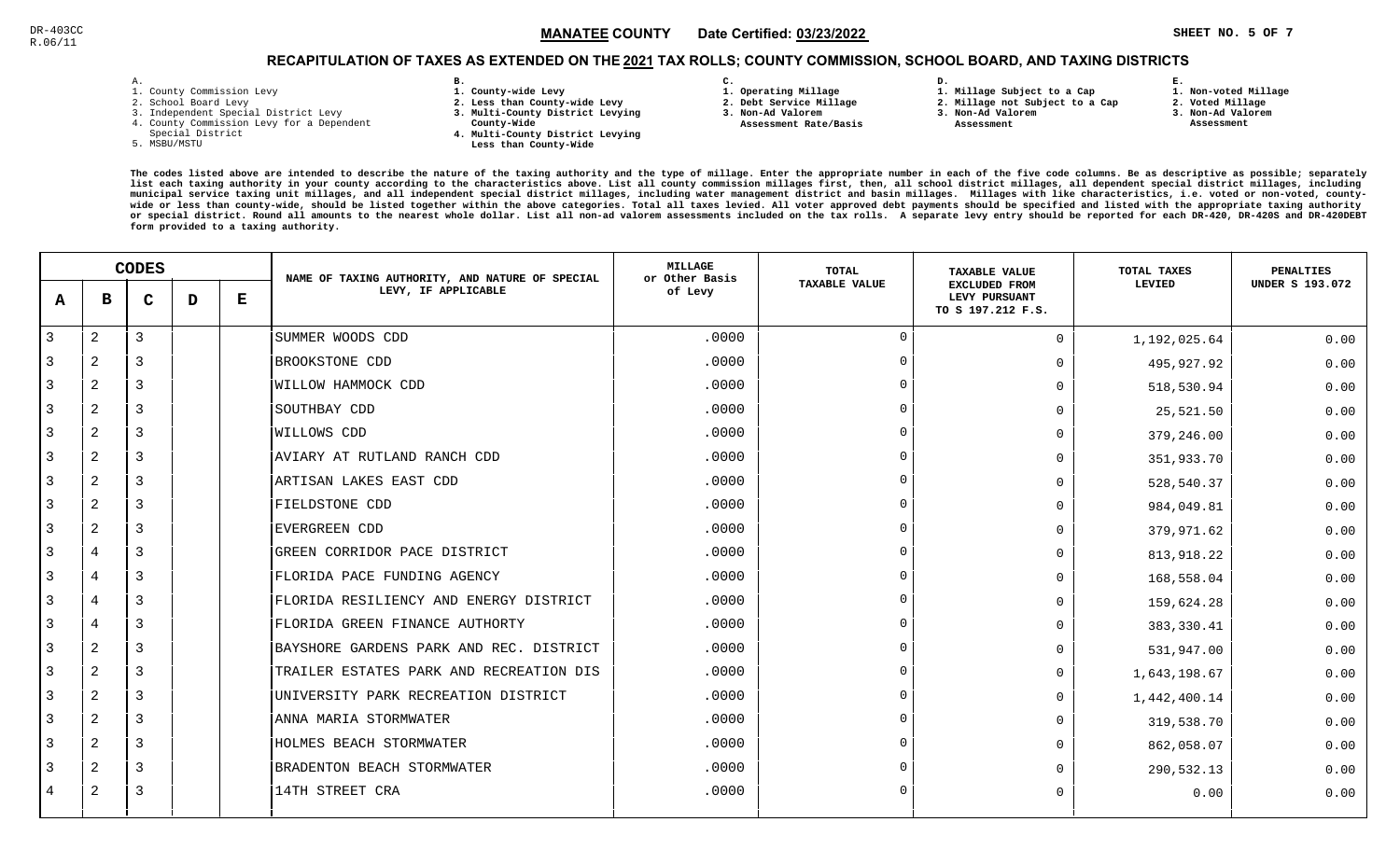### $\texttt{MANATEE}$  COUNTY Date Certified: <u>03/23/2022</u>  $\texttt{MANATEE}$  . The set of the set of the set of the set of the set of the set of the set of the set of the set of the set of the set of the set of the set of the set of the s MANATEE CO

**1. Non-voted Millage**

## RECAPITULATION OF TAXES AS EXTENDED ON THE <u>2021</u> TAX ROLLS; COUNTY COMMISSION, SCHOOL BOARD, AND TAXING DISTRICTS

| – | ٠ |  |  |
|---|---|--|--|

- 1. County Commission Levy
- 2. School Board Levy
- 3. Independent Special District Levy
- 4. County Commission Levy for a Dependent
- Special District
- 5. MSBU/MSTU
- **B. 1. County-wide Levy**
- **2. Less than County-wide Levy**
- **3. Multi-County District Levying**
- **County-Wide** 
	- **4. Multi-County District Levying Less than County-Wide**
- **C.**
- **1. Operating Millage**
- **2. Debt Service Millage 3. Non-Ad Valorem**
- **Assessment Rate/Basis**
- **1. Millage Subject to a Cap2. Millage not Subject to a Cap**

**D.** 

- **3. Non-Ad Valorem**
	- **Assessment**

**2. Voted Millage**

**E.**

- **3. Non-Ad Valorem**
- **Assessment**

|                |                | <b>CODES</b> |   |   | NAME OF TAXING AUTHORITY, AND NATURE OF SPECIAL | <b>MILLAGE</b><br>or Other Basis | TOTAL                | <b>TAXABLE VALUE</b>                                       | TOTAL TAXES | <b>PENALTIES</b>       |
|----------------|----------------|--------------|---|---|-------------------------------------------------|----------------------------------|----------------------|------------------------------------------------------------|-------------|------------------------|
| A              | в              | C            | D | Е | LEVY, IF APPLICABLE                             | of Levy                          | <b>TAXABLE VALUE</b> | <b>EXCLUDED FROM</b><br>LEVY PURSUANT<br>TO S 197.212 F.S. | LEVIED      | <b>UNDER S 193.072</b> |
| 4              | 2              | 3            |   |   | BRADENTON DDA CRA                               | .0000                            | $\overline{0}$       | $\Omega$                                                   | 0.00        | 0.00                   |
| 4              | 2              | 3            |   |   | BRADENTON BEACH CRA                             | .0000                            | $\overline{0}$       | $\Omega$                                                   | 0.00        | 0.00                   |
| $\overline{4}$ | 2              | 3            |   |   | CENTRAL CRA                                     | .0000                            | $\Omega$             | $\Omega$                                                   | 0.00        | 0.00                   |
| 4              | 2              | 3            |   |   | BRA-WIN CANAL DREDGING                          | .0000                            | $\Omega$             | $\Omega$                                                   | 0.00        | 0.00                   |
| $\overline{4}$ | 2              | 3            |   |   | WARNERS WEST CANAL DREDGING                     | .0000                            | $\Omega$             | 0                                                          | 0.00        | 0.00                   |
| 4              | 2              | 3            |   |   | WARNERS EAST CANAL DREDGING                     | .0000                            | $\Omega$             | $\Omega$                                                   | 0.00        | 0.00                   |
| 4              | $\overline{a}$ | 3            |   |   | RUBONIA LIGHTING                                | .0000                            | $\Omega$             | $\Omega$                                                   | 4,608.10    | 0.00                   |
| 4              | 2              | 3            |   |   | CAPE VISTA LIGHTING                             | .0000                            | $\Omega$             | $\Omega$                                                   | 3,610.00    | 0.00                   |
| 4              | $\overline{2}$ | 3            |   |   | GULF & BAY LIGHTING                             | .0000                            | $\Omega$             | $\Omega$                                                   | 3,900.00    | 0.00                   |
| $\overline{4}$ | 2              | 3            |   |   | PIC TOWN LIGHTING                               | .0000                            | $\Omega$             | $\Omega$                                                   | 5,796.00    | 0.00                   |
| 4              | $\overline{2}$ | 3            |   |   | HOLIDAY HEIGHTS LIGHTING                        | .0000                            | $\overline{0}$       | $\Omega$                                                   | 8,241.90    | 0.00                   |
| 4              | 2              | 3            |   |   | TROPICAL HARBOR LIGHTING                        | .0000                            | $\Omega$             | $\Omega$                                                   | 3,640.00    | 0.00                   |
| 4              | 2              | 3            |   |   | SUNNY SHORES LIGHTING                           | .0000                            | $\Omega$             | $\Omega$                                                   | 3,591.00    | 0.00                   |
| 4              | 2              | 3            |   |   | SYLVAN OAKS LIGHTING                            | .0000                            | $\Omega$             | $\Omega$                                                   | 9,576.00    | 0.00                   |
| 4              | 2              | 3            |   |   | 29 APOLLO LAKE LIGHTING                         | .0000                            | $\overline{0}$       | $\Omega$                                                   | 3,700.00    | 0.00                   |
| 4              | 2              | 3            |   |   | 28TH AVE E LIGHTING                             | .0000                            | $\Omega$             | $\Omega$                                                   | 5,304.00    | 0.00                   |
| 4              | $\overline{a}$ | 3            |   |   | HERNANDO AVE LIGHTING                           | .0000                            | $\overline{0}$       | $\Omega$                                                   | 1,803.20    | 0.00                   |
| 4              | 2              | 3            |   |   | LAKE PARK LIGHTING                              | .0000                            | $\overline{0}$       | $\Omega$                                                   | 4,221.00    | 0.00                   |
| 4              | 2              | 3            |   |   | OAKWOOD LIGHTING                                | .0000                            | $\Omega$             | $\Omega$                                                   | 6,502.04    | 0.00                   |
| $\overline{4}$ | 2              | 3            |   |   | WASHINGTON GARDENS LIGHTING                     | .0000                            | $\Omega$             | $\Omega$                                                   | 6,003.00    | 0.00                   |